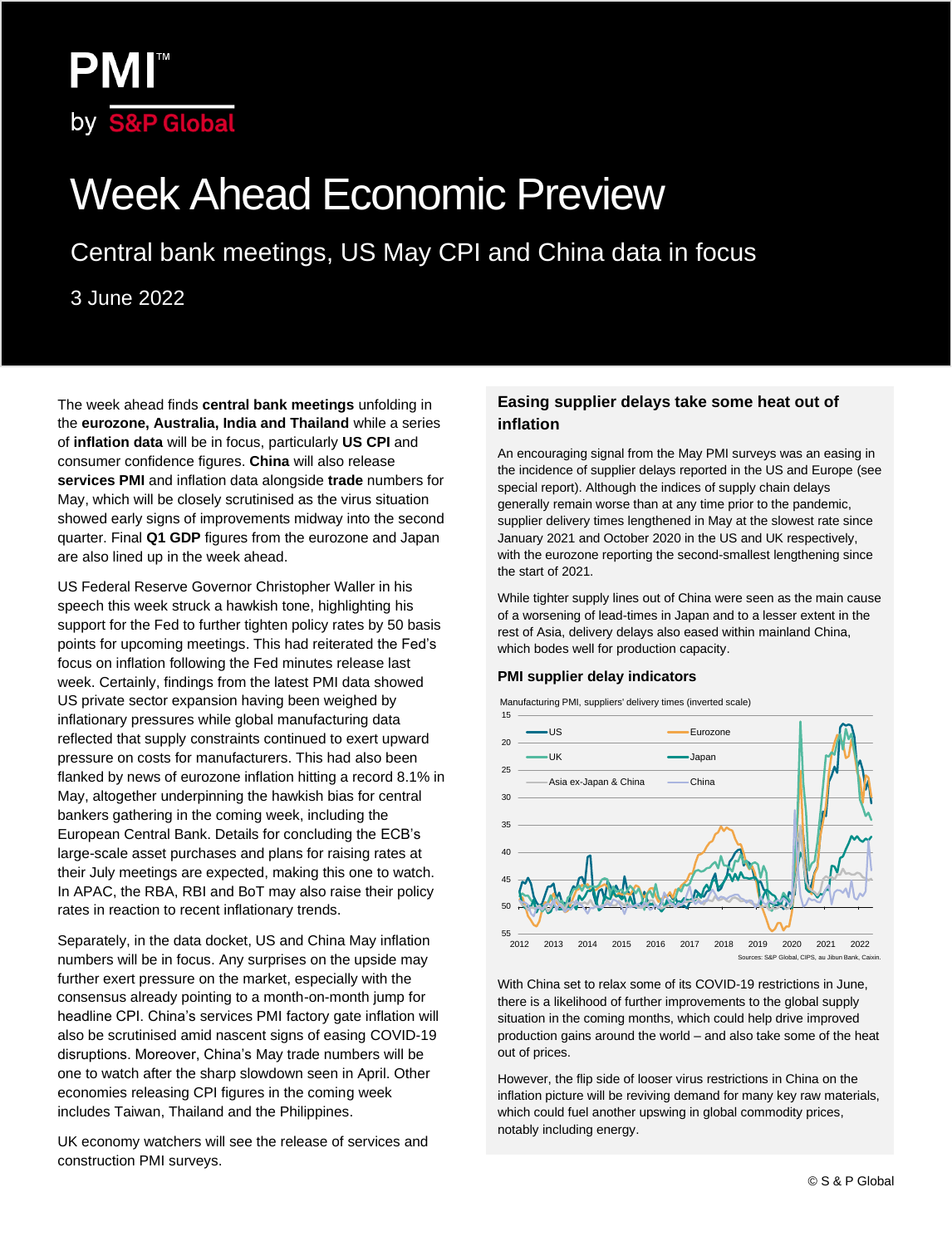### **Key diary events**

### **Monday 6 Jun**

*South Korea, Switzerland, Norway, New Zealand Market Holiday* Hong Kong S&P Global PMI\* (May) China (Mainland) Caixin Services PMI\* (May) Thailand CPI (May)

### **Tuesday 7 Jun**

Japan All Household Spending (Apr) Philippines CPI (May) Australia RBA Cash Rate (Jun) Germany Industrial Orders (Apr) Taiwan CPI (May) United Kingdom S&P Global / CIPS Services PMI\* (May) United States International Trade (Apr) Canada Trade Balance (Apr)

### **Wednesday 8 Jun**

South Korea GDP Growth (Q1, revised) Japan Current Account (Apr) Japan GDP (Q1, revised) India Repo and Reverse Repo Rate (8 Jun) Switzerland Unemployment Rate (May) Germany Industrial Output (Apr) United Kingdom Halifax House Prices\* (May) Norway Manufacturing Output (Apr) Thailand 1-Day Repo Rate Taiwan Trade (May) United Kingdom S&P Global / CIPS Construction PMI\* (May) Eurozone GDP (Q1, revised) United States Wholesale Inventories (Apr)

### **Thursday 9 Jun**

United Kingdom RICS Housing Survey (May) China (Mainland) Trade (May) Eurozone ECB Deposit and Refinancing Rate (Jun) United States Initial Jobless Claims

### **Friday 10 Jun**

China (Mainland) CPI, PPI (May) China (Mainland) M2, New Yuan Loans, Loan Growth (May) Malaysia Industrial Output (Apr) Norway CPI (May) United States CPI (May) Canada Capacity Utilization (Q1) Canada Unemployment Rate (May) Canada Manufacturing Sales (Apr) United States UoM Sentiment (Jun, prelim)

\* Press releases of indices produced by S&P Global and relevant sponsors can be found **[here](https://www.markiteconomics.com/Public/Release/PressReleases)**.

### **What to watch**

### **North America: May CPI, June UoM sentiment**

Following the May US labour market report, the May CPI reading will be hotly anticipated in the coming week. Refinitiv consensus currently points to an acceleration of CPI to 0.7% in May from 0.3% previously. This is in line with th[e S&P](https://www.pmi.spglobal.com/Public/Home/PressRelease/b669b93cb25f4270952e1d9a03be464e)  [Global Flash US Composite PMI](https://www.pmi.spglobal.com/Public/Home/PressRelease/b669b93cb25f4270952e1d9a03be464e) indications, which earlier pointed to further growth in cost burdens for private sector firms that have been again passed on to clients at a rapid pace. Given the Fed's focus on inflation, indications of worsening price pressures may garner further attention and policy reactions. As it is, the Fed has already indicated that more 50 basis points hikes are on the table.

Separately, the preliminary June University of Michigan Consumer Sentiment Index will be released next Friday with consensus expectations suggesting improvements. As far as the flash PMI future output index is concerned, private sector firms also reported improved confidence in May.

### **Europe: ECB meeting, eurozone Q1 GDP and Germany industrial orders**

The ECB meets in the coming week against a backdrop of rising inflationary pressures. The market will be looking for the ECB to conclude their large-scale asset purchases and detail plans for raising interest rates in July, making this one to watch.

The UK S&P Global / CIPS Services PMI will also be released for May following the platinum jubilee weekend.

### **Asia-Pacific: RBA, RBI, BoT meetings, China trade and inflation data, Japan Q1 GDP, Taiwan, Thailand, Philippines CPI**

Central bank meetings will be in abundance in the coming week for APAC economies. The Reserve Bank of Australia, Reserve Bank of India and the Bank of Thailand will all convene in the coming week to update monetary policy with tightening of policy rates not ruled out.

China's May trade, services PMI and inflation data will also be in focus after manufacturing PMI data showed signs of the worst being over with the recent COVID-19 lockdowns. A series of APAC CPI figures will also be in focus amid concerns over supply constraint issues which continued to plague the region.

### **Special reports:**

**Global Factory Output Falls for Second Month in May Amid China Lockdowns** | Chris Williamson | **[page 4](#page-3-0)**

**Asia-Pacific Region Faces Rising Inflation Pressures** | Rajiv Biswas | **[page 8](#page-7-0)**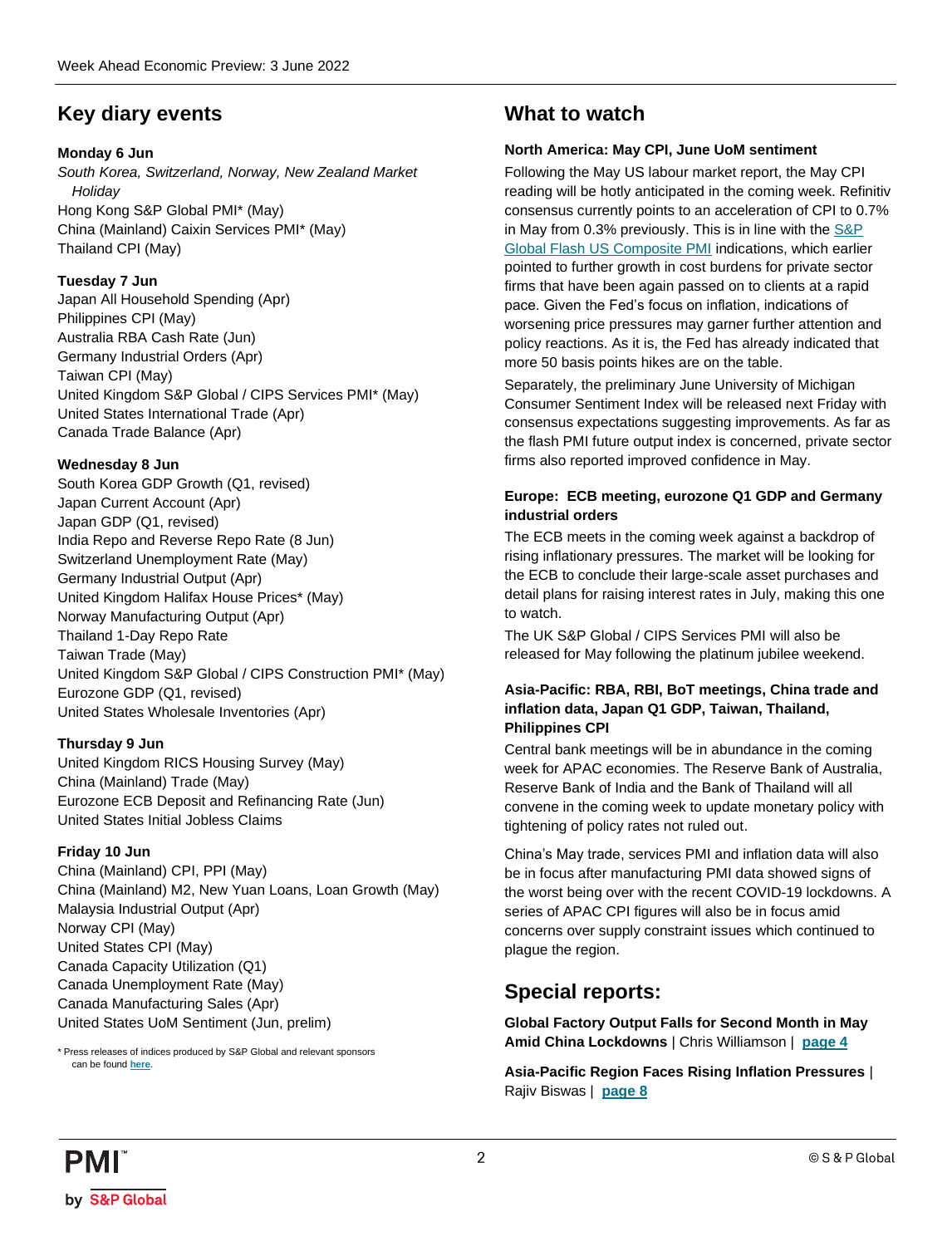### **Recent PMI and economic analysis from S&P Global**

| Chris Williamson<br>Global factory output falls for second month in May amid<br>2-Jun<br>China lockdowns<br>Headwinds stifle developed world expansions in May<br>24-May<br>Chris Williamson<br>Inflation pressures and GDP resilience under scrutiny with<br>20-May<br>Chris Williamson<br>May flash PMIs<br>19-May<br>Chris Williamson<br>Understanding PMI new export orders index: Tracking<br>worldwide trade flows and changing demand, by country and<br>sector<br>Global commodity price and supply indicators signal<br>Jingyi Pan<br>17-May<br>semiconductor shortage showing signs of peaking<br>Global PMI - special Russia-Ukraine war report<br>9-May<br>Chris Williamson,<br>et al.<br>Monthly PMI Bulletin: May 2022<br>9-May<br>Chris Williamson,<br>Jingyi Pan<br>UK economy slows to a crawl in May as inflation pressures<br>$24$ -May<br>Chris Williamson<br>hit new high<br>Eurozone economy shows resilience in May thanks to<br>Chris Williamson<br>24-May<br>buoyant service sector, as price pressures ease from April<br>high<br>Asia-Pacific<br>Reduced COVID-19 impact supports services growth in<br>24-May<br>Jingyi Pan<br>Japan and Australia but manufacturing sector under<br>pressure from supply constraints<br><b>Commodities</b><br><b>Weekly Pricing Pulse: Commodity prices rebound</b><br>27-May<br>Michael Dall |               |  |  |
|------------------------------------------------------------------------------------------------------------------------------------------------------------------------------------------------------------------------------------------------------------------------------------------------------------------------------------------------------------------------------------------------------------------------------------------------------------------------------------------------------------------------------------------------------------------------------------------------------------------------------------------------------------------------------------------------------------------------------------------------------------------------------------------------------------------------------------------------------------------------------------------------------------------------------------------------------------------------------------------------------------------------------------------------------------------------------------------------------------------------------------------------------------------------------------------------------------------------------------------------------------------------------------------------------------------------------------------------------------|---------------|--|--|
|                                                                                                                                                                                                                                                                                                                                                                                                                                                                                                                                                                                                                                                                                                                                                                                                                                                                                                                                                                                                                                                                                                                                                                                                                                                                                                                                                            | Global        |  |  |
|                                                                                                                                                                                                                                                                                                                                                                                                                                                                                                                                                                                                                                                                                                                                                                                                                                                                                                                                                                                                                                                                                                                                                                                                                                                                                                                                                            |               |  |  |
|                                                                                                                                                                                                                                                                                                                                                                                                                                                                                                                                                                                                                                                                                                                                                                                                                                                                                                                                                                                                                                                                                                                                                                                                                                                                                                                                                            |               |  |  |
|                                                                                                                                                                                                                                                                                                                                                                                                                                                                                                                                                                                                                                                                                                                                                                                                                                                                                                                                                                                                                                                                                                                                                                                                                                                                                                                                                            |               |  |  |
|                                                                                                                                                                                                                                                                                                                                                                                                                                                                                                                                                                                                                                                                                                                                                                                                                                                                                                                                                                                                                                                                                                                                                                                                                                                                                                                                                            |               |  |  |
|                                                                                                                                                                                                                                                                                                                                                                                                                                                                                                                                                                                                                                                                                                                                                                                                                                                                                                                                                                                                                                                                                                                                                                                                                                                                                                                                                            |               |  |  |
|                                                                                                                                                                                                                                                                                                                                                                                                                                                                                                                                                                                                                                                                                                                                                                                                                                                                                                                                                                                                                                                                                                                                                                                                                                                                                                                                                            |               |  |  |
|                                                                                                                                                                                                                                                                                                                                                                                                                                                                                                                                                                                                                                                                                                                                                                                                                                                                                                                                                                                                                                                                                                                                                                                                                                                                                                                                                            | <b>Europe</b> |  |  |
|                                                                                                                                                                                                                                                                                                                                                                                                                                                                                                                                                                                                                                                                                                                                                                                                                                                                                                                                                                                                                                                                                                                                                                                                                                                                                                                                                            |               |  |  |
|                                                                                                                                                                                                                                                                                                                                                                                                                                                                                                                                                                                                                                                                                                                                                                                                                                                                                                                                                                                                                                                                                                                                                                                                                                                                                                                                                            |               |  |  |
|                                                                                                                                                                                                                                                                                                                                                                                                                                                                                                                                                                                                                                                                                                                                                                                                                                                                                                                                                                                                                                                                                                                                                                                                                                                                                                                                                            |               |  |  |

### **S&P Global Economics & Country Risk highlights**

### **Serial disruptions threaten global economic growth**



Russia's invasion of Ukraine, a wave of COVID-19 infections and lockdowns in mainland China, relentless inflation, and tightening financial conditions have disrupted production and stifled demand, causing the global economy to stall. Led by services, growth is expected to return at a moderate 2.5% annual pace in the final two quarters of 2022, with the lifting of COVID-19 restrictions in most regions. **[Click here to read our research and analysis](https://ihsmarkit.com/research-analysis/serial-disruptions-threaten-global-economic-growth.html)**

### **Lockdowns and labor issues – the next wave of PMI insights**



Local COVID-related lockdowns in mainland China, the war in Ukraine, labor shortages, and supply chain disruptions continue to negatively impact the global economy – especially in China and surrounding geographies. Our PMI surveys are showing some of the steepest reductions in overall Chinese business activity and new orders since the initial wave of the pandemic in 2020. Digging deeper into the underlying numbers, our PMI team discusses what this all means for manufacturing health, labor markets, and local policy. **[Click here to listen to this podcast by S&P Global Market Intelligence](https://soundcloud.com/user-181651373/lockdowns-and-labor-issues-the-next-wave-of-pmi-insights)**

### **For further information:**

For more information on our products, including economic forecasting and industry research, please visit the Solutions section of **[www.ihsmarkit.com](http://www.ihsmarkit.com/)**. For more information on our PMI business surveys, please visit **[www.ihsmarkit.com/products/PMI](http://www.ihsmarkit.com/products/PMI)**

The intellectual property rights to the data provided herein are owned by or licensed to S&P Global and/or its affiliates. Any unauthorised use, including but not limited to copying, distributing, **transmitting or otherwise of any data appearing is not permitted without S&P Global's prior consent. S&P Global shall not have any liability, duty or obligation for or relating to the content or information ("data") contained herein, any errors, inaccuracies, omissions or delays in the data, or for any actions taken in reliance thereon. In no event shall S&P Global be liable for any special,**  incidental, or consequential damages, arising out of the use of the data. Purchasing Managers' Index™ and PMI™ are either registered trade marks of Markit Economics Limited or licensed to Markit **Economics Limited and/or its affiliates.**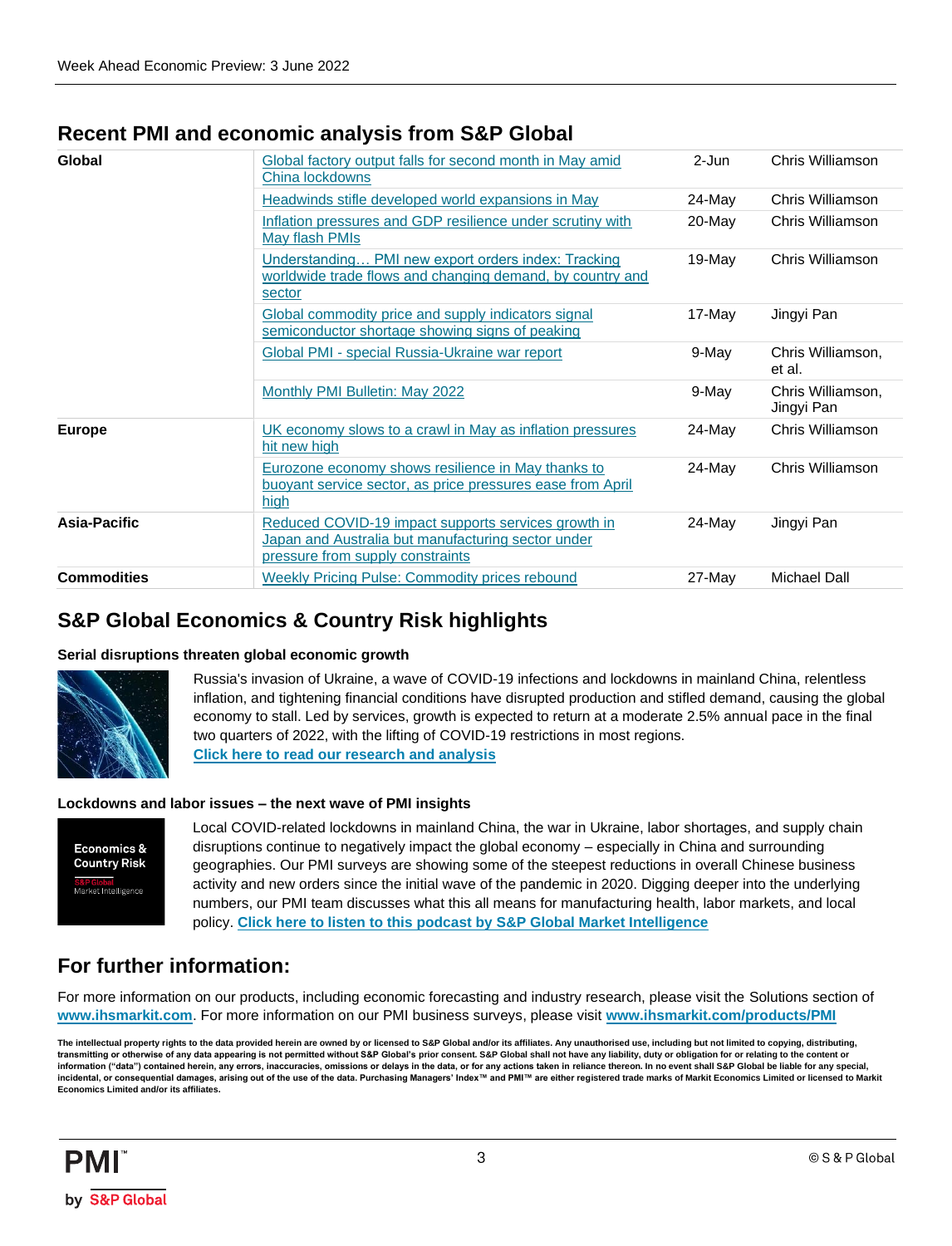### <span id="page-3-0"></span>**Special Focus**

## Global Factory Output Falls for Second Month in May Amid China Lockdowns

*The JPMorgan Manufacturing Purchasing Managers' Index™ (PMI™), compiled by S&P Global, inched up from 52.3 in April to 52.4 in May, though remained at the secondlowest level recorded over the past 20 months. The subdued performance of the goods-producing sector was led by a slight decline in production for a second successive month, thanks principally to a further marked drop in output in mainland China amid ongoing lockdown measures.* 

*Excluding China, global output rose solidly, helped by another strong US performance. That said, the rate of increase weakened since April, in part due to supply constraints, which in turn exerted further upward pressure on producers' input costs. At the global level, the incidence of supply chain delays and input cost inflation eased compared to April, however, helping to alleviate materials price inflation.*

*Prospects of improved global manufacturing performance therefore lie to a large degree in the hands of China's authorities and their approach to COVID-19, and signals of looser restrictions bode well for global supply, but in the meantime business optimism has sunk globally to the lowest since July 2020 amid concerns over supply constraints, soaring prices, the energy shock and future demand growth.*

*In this analysis we look beyond the headline PMI to provide deeper insights into the current health of manufacturing around the world and the outlook for coming months.*

### **JP Morgan Global Manufacturing PMI**



### **Global factory output falls**

The weakest of the PMI's five components in May was again the Output Index, which edged up from 48.6 in April to 49.7 but remained below the 50.0 no change level to thereby register a second successive monthly fall, albeit only marginal, in worldwide factory production. The second quarter has consequently so far seen the worst global manufacturing performance since the second quarter of 2020, when initial COVID-19 lockdowns had hit worldwide output.

#### **Global manufacturing output**



Global trade flows meanwhile deteriorated, with new export orders dropping in May at a rate not seen since July 2020, down for a third straight month.

#### **Global exports**



### **Mainland China reports further steep production decline**

A key cause of the drop in output was a sharp downturn in factory production within mainland China for a third successive month, exacerbated in Europe by the Ukraine war. Although China's reported output drop in May was less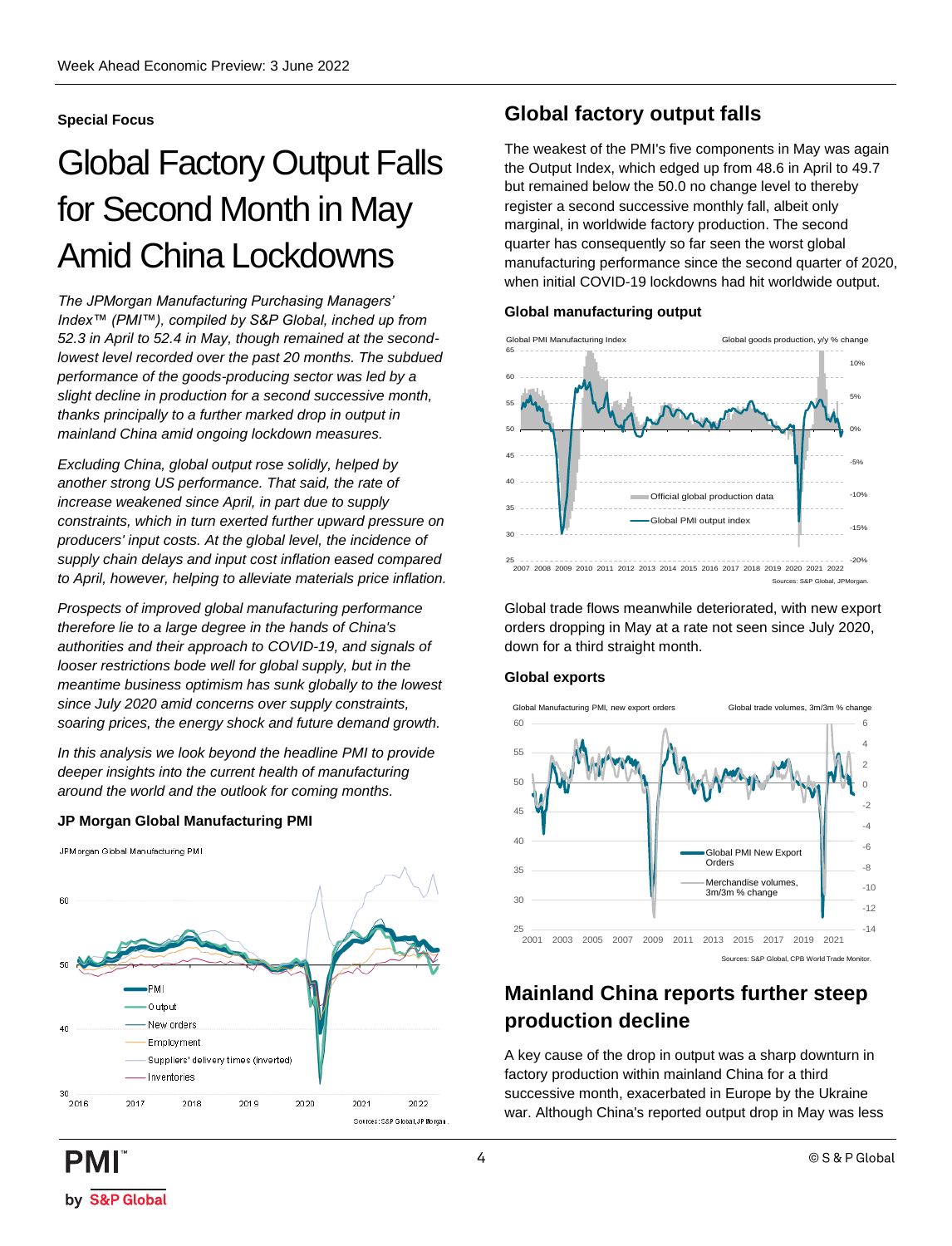steep than that seen in April, it was still the third-quickest recorded since the height of the global financial crisis, reflecting ongoing efforts by the Chinese authorities to contain the spread of COVID-19. The decline in output seen across China in recent months is notable in being more severe than that seen in the early months of the pandemic by virtue of it being more protracted.

#### **Manufacturing output by major economy**



### **Growth slows outside of China but retains encouraging resilience**

Excluding mainland China, global factory output continued to grow in May. The global-excluding-China PMI Output Index reading of 52.7 was in fact only marginally below the prepandemic average of 53.0. However, growth outside of China was fueled primarily by the US, with moderating and weak expansions seen in the UK, Japan and the rest of Asia as a whole, and the eurozone continuing to report only sluggish growth.

#### **Global output excluding China**



### **Shortages continue to drive up prices**

Further negative news came from the export decline feeding though to a picture of near-stalled overall order books for a second successive month, alongside another month of supplier delivery delays running at levels unprecedented prior to the pandemic. These delivery delays, although less pronounced than in April, fueled another steep rise in worldwide manufacturing raw material prices. The resulting rate of inflation of firms' material costs slowed slightly compared to April, thanks mainly to the recent slowing of demand, but remained among the highest seen over the past decade.

#### **Global supply delays, demand and prices**



### **Supply chain delays ease in the US and Europe**

#### **Manufacturing supplier delivery delays**

Manufacturing PMI, suppliers' delivery times (inverted scale)



The incidence of supplier delays varied by region, however, with an encouraging reduction in the number of reported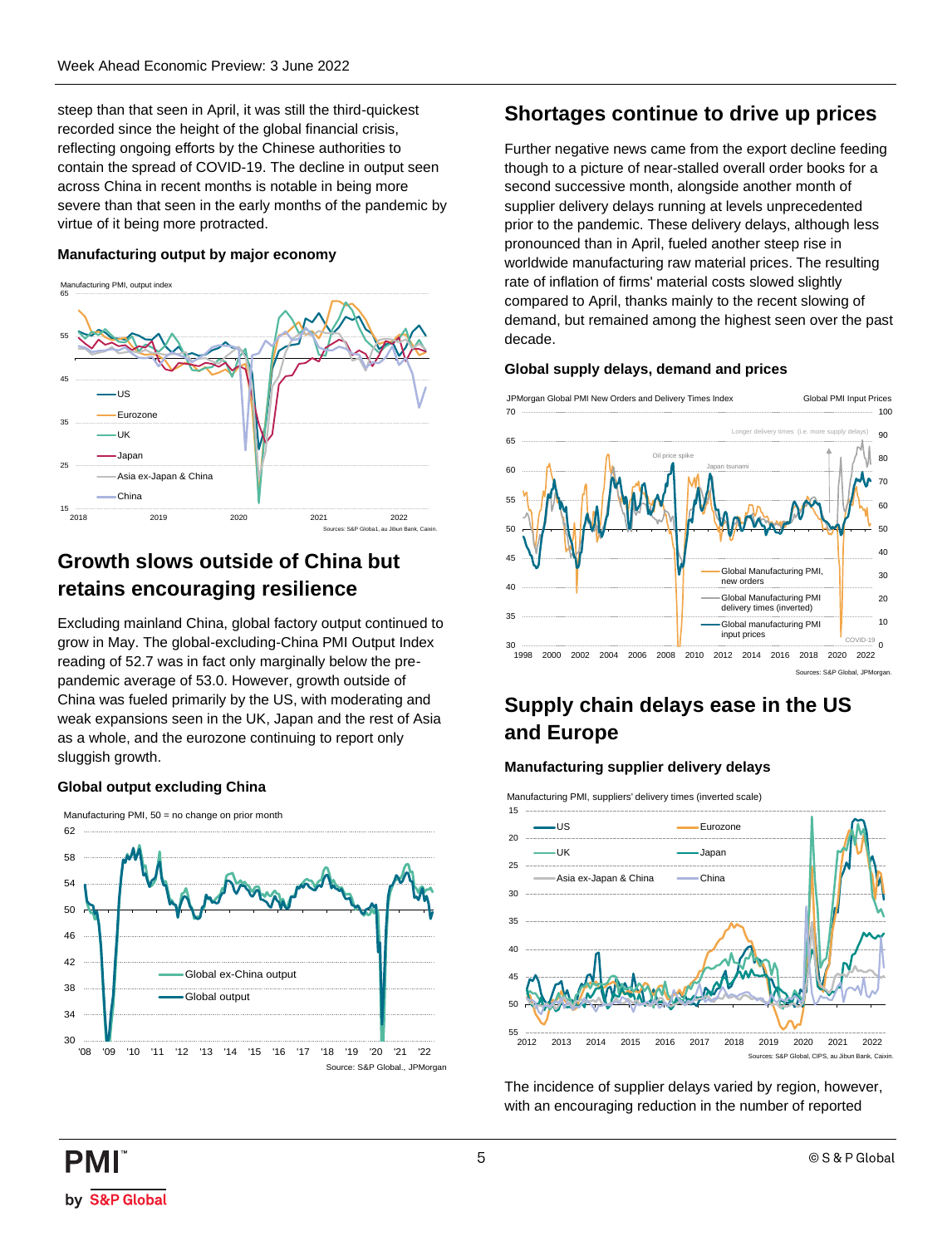delays evident in the US and Europe, which have been the worst affected in recent months. Supplier delivery times lengthened at the slowest rate since January 2021 and October 2020 in the US and UK respectively, with the eurozone meanwhile reporting the second-smallest lengthening since the start of 2021.

### **Impact of supply-side constraints on output**

The number of manufacturers globally that reported materials shortages to have led to a reduction in production also fell in May, albeit remaining elevated at over four times the long-run average. At the same time, the diminishing impact of the Omicron wave on labour availability was evident, as the number of companies around the world reporting that production had fallen as a result of labour shortages fell to its lowest since July 2021, now running at just over twice the long-run average compared to a factor of almost six at the height of the Omicron wave at the start of the year.

Index,  $1 = \log \text{run}$  average (2005-20) **Global manufacturers reporting lower output due to ...**



The overall supply chain situation therefore remains one of supply delays continuing to be reported to an extent far exceeding anything previously recorded prior to the pandemic, but with labour supply issues receding and material delays becoming less of an issue, and notably less widespread in the US and Europe compared to the average seen in 2021. These factors should in turn help to alleviate some of the elevated materials price pressures seen in recent months.

### **Future expectations at 22-month low**

Looking ahead, manufacturing optimism fell to its lowest since July 2020, hinting that output growth could slow further in coming months. Companies reported ongoing concern over the global supply and energy situations amid the twin

headwinds of the Ukraine war and China's lockdowns, with the associated surge in cost pressures and potential for more aggressive monetary policy tightening adding further downside risks to the outlook.

#### **Global manufacturing future output expectations**



Compared to long-run averages, business confidence is especially weak in the eurozone, reflecting the proximity of the Ukraine war and associated energy shock. Sentiment is also below normal in both China and the rest of Asia excluding Japan, the latter seeing improved optimism in May amid hopes of looser COVID-19 restrictions and export gains arising from a weakened yen. However, optimism in the US has fallen to a level merely in line with the long-run average, hinting that the recent robust US production performance could be on the wane.

### **Future output expectations by major economy**



### **Outlook**

With China reportedly set to ease some of its COVID-19 restrictions in June (announced after the May PMI data were collected), there is a likelihood of further improvements to the global supply situation in the coming months, which could help drive further production gains around the world and also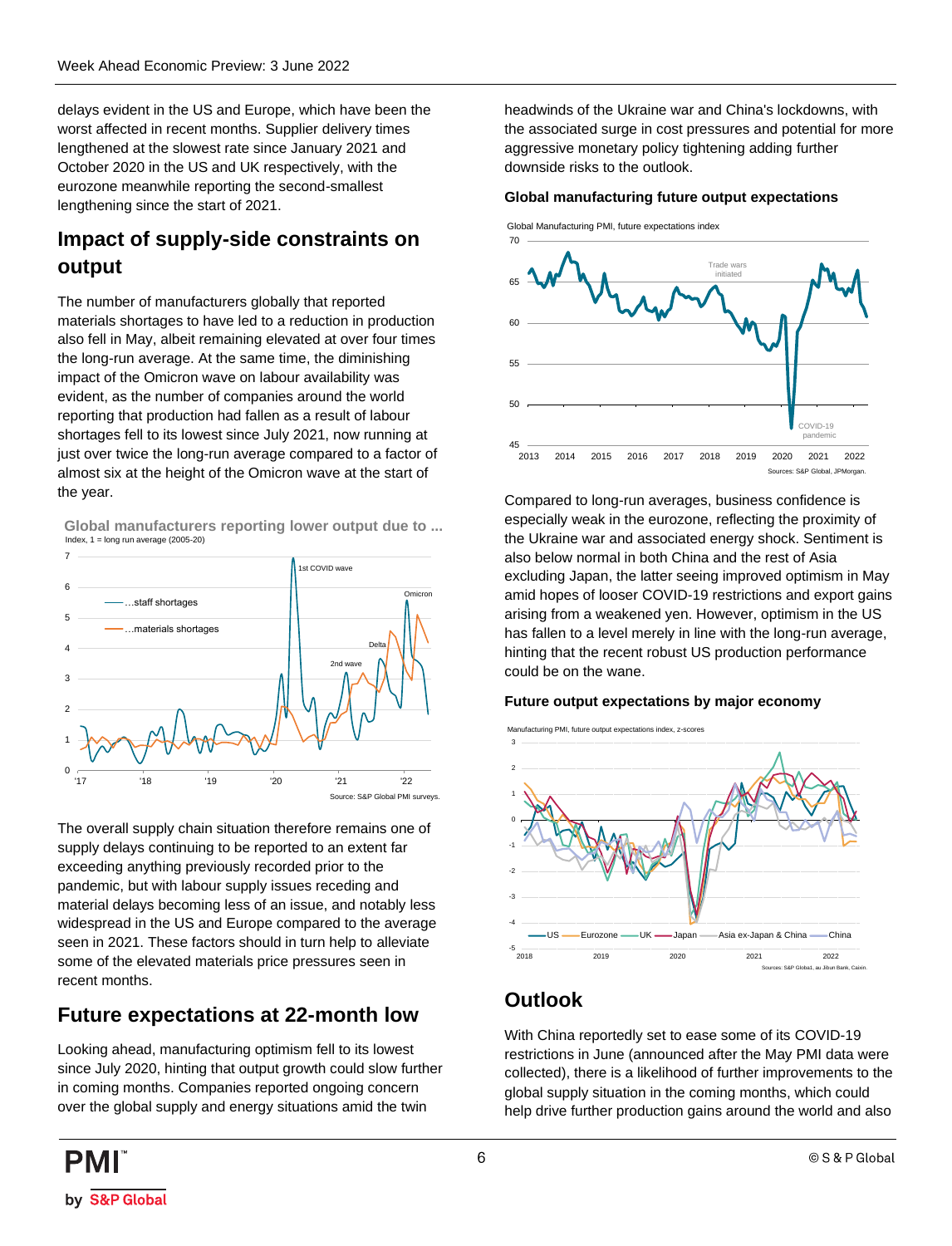take some of the heat out of prices. However, the flip-side of looser virus restrictions in China on the inflation picture will be reviving demand for many key raw materials, which could fuel another upswing in global commodity prices.

#### **Global manufacturers reporting higher orders due to demand recovery reports of all manufacturers**  $\boldsymbol{\theta}$

Index,  $1 = \log \text{run}$  average (2005-20) **demand recovery**



Russia's invasion of Ukraine meanwhile shows no signs of ending soon and is continuing to disrupt supply chains in Europe, notably for food and energy, exerting sustained upward pressure on prices.

#### **Manufacturers globally reporting higher costs due to rising…**



Upcoming data will therefore be important in assessing the interplay of supply and demand on prices, as well as the extent to which the global manufacturing upturn has been undermined by weakened business optimism. The next flash PMI data will be published on 23rd June.

#### **[Sign up to receive updated commentary in your inbox](https://ihsmarkit.com/Info/0220/subscription-pmi-blog.html)  [here.](https://ihsmarkit.com/Info/0220/subscription-pmi-blog.html)**

#### **Chris Williamson**

Chief Business Economist S&P Global Market Intelligence, London

T: +44 779 5555 061 [chris.williamson@spglobal.com](mailto:chris.williamson@spglobal.com)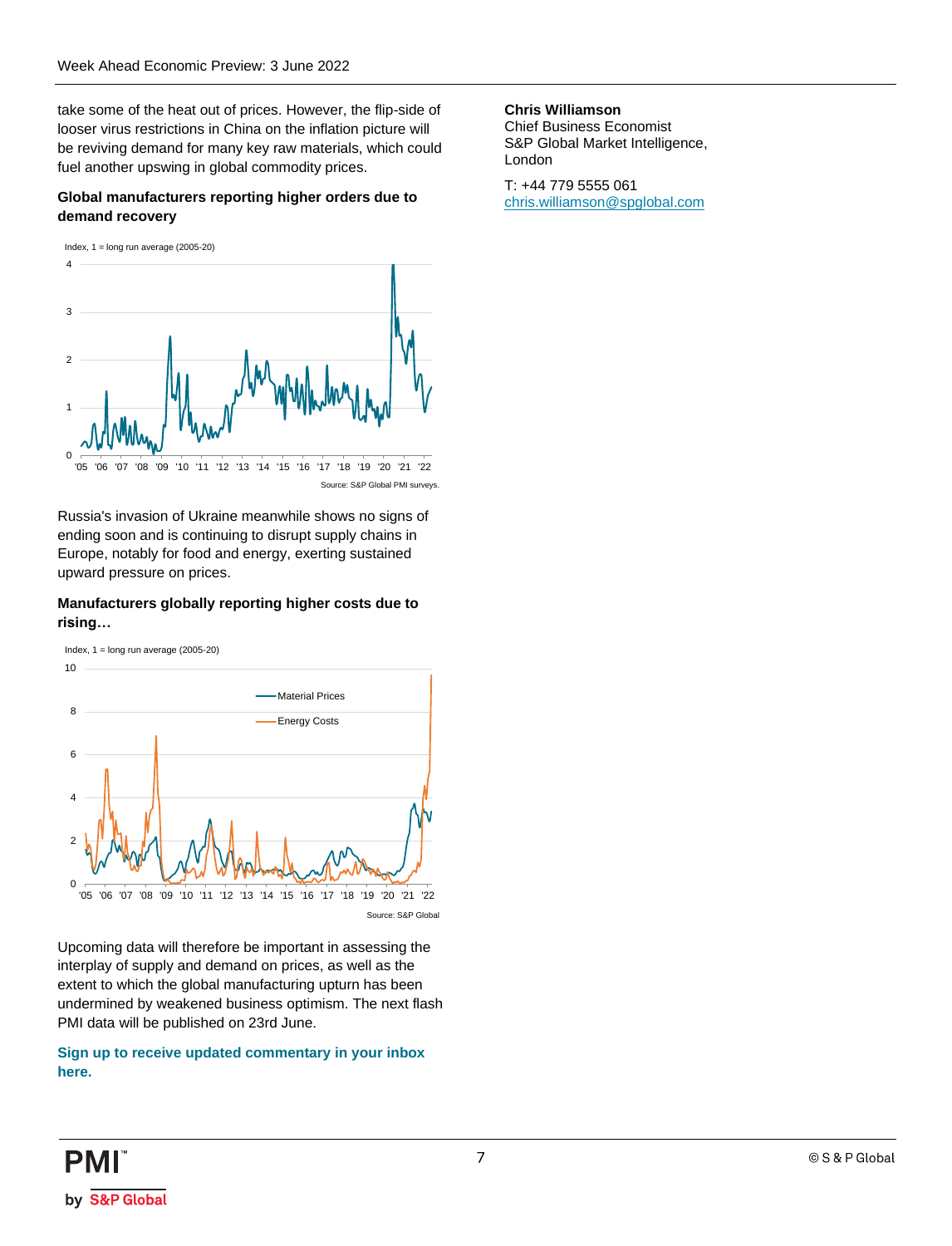### <span id="page-7-0"></span>**Special Focus**

## Asia-Pacific Region Faces Rising Inflation Pressures

*The Asia-Pacific (APAC) region has been hit by the impact of rising world energy and food prices during the first half of 2022. A key transmission channel is through higher world prices for a wide range of mineral and agricultural commodities due to disruptions caused by the Russia-Ukraine war and related sanctions on Russia. This is driving up inflation pressures as well as import bills for many APAC nations reliant on commodity imports, notably due to surging oil, LNG and coal prices. Higher world food prices are also contributing to inflationary pressures for some APAC developing countries.* 

*In response to rising domestic inflation pressures, a growing number of APAC central banks have tightened monetary policy during recent months, with further monetary policy tightening expected from many APAC central banks during the second half of 2022.* 

### **APAC Inflation has been driven by rising world commodity prices**

Global inflation pressures have intensified during the first half of 2022 due to the impact of the Russia-Ukraine war on world commodity prices, notably for energy and food. The latest JP Morgan Global Manufacturing PMI survey showed that inflationary pressures remained elevated in May, with rates of increase in input costs and selling prices among the highest in the survey's history.

### **Global composite PMI input prices and CPI**



Surging prices for oil, natural gas and coal have been key drivers of rising input costs for many nations. The decision by EU leaders at the end of May to phase out 90% of Russian oil imports by the end of 2022 has further boosted world oil prices. Sharp increases in agricultural commodity prices for a wide range of commodities, including wheat, cotton, edible oils and sugar, have also contributed to the upturn in inflation pressures. This adds to inflationary pressures caused by global supply chain disruptions due to the COVID-19 pandemic during 2021, including to ports and shipping.

#### **Global companies reporting higher energy prices**



The Global PMI™ Commodity Price & Supply Pressures Index by S&P Global signalled that commodity prices in May were historically elevated, rising at five times the normal speed. Reports of higher prices for semiconductors, electrical items and transport remained among the highest in the history of the survey. The latter was also partially the result of a rise in global reports of transport shortages, which were the joint-highest in the survey history. Some firms surveyed reported that higher freight costs were exacerbated by strict COVID-19 restrictions in mainland China.

#### **Commodity Price & Supply Pressures: All Items**



Source: S&P Global \*multiple of long-run average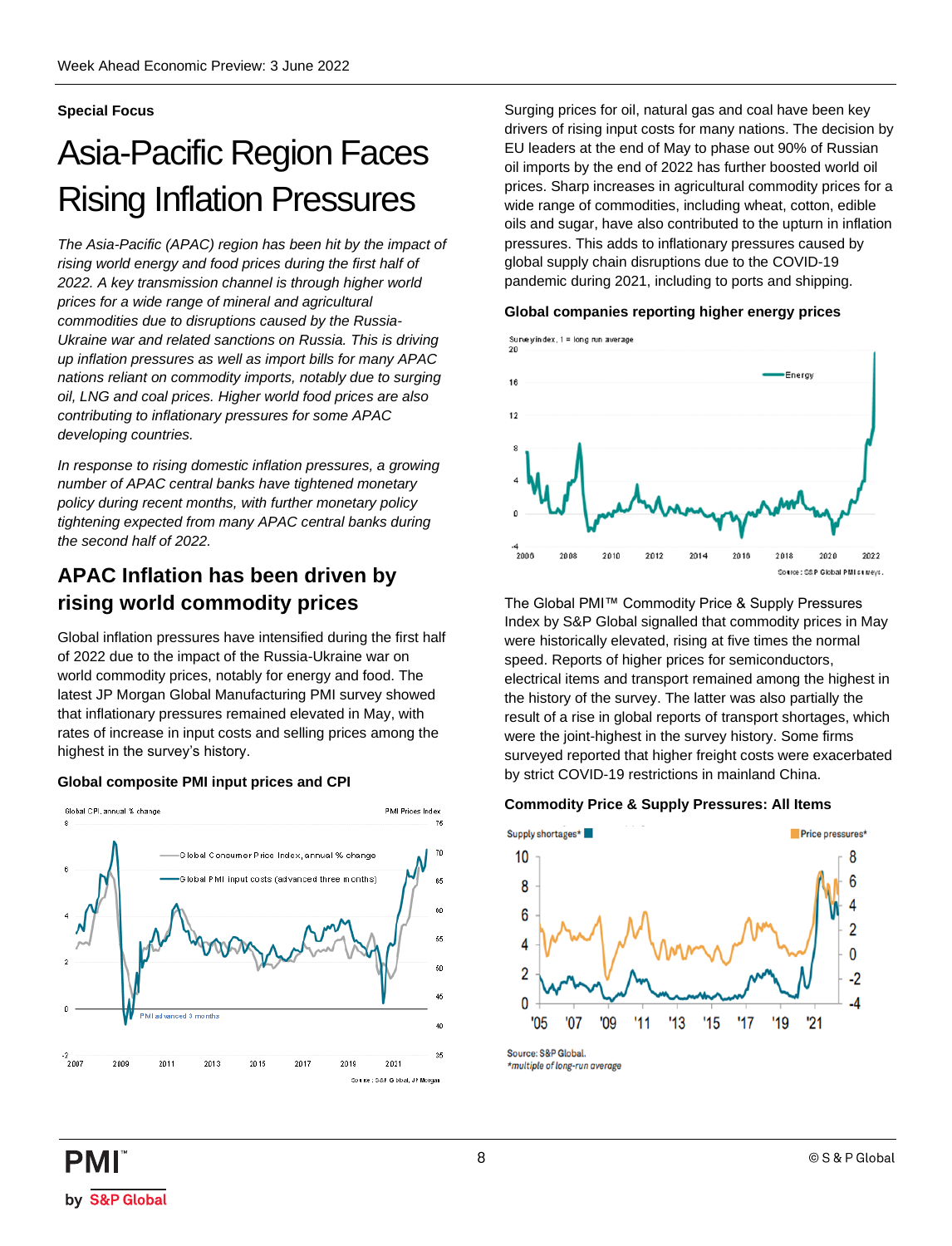### **Rising inflation pressures in ASEAN**

Although inflationary pressures in most ASEAN economies were relatively moderate at the outset of 2022 compared with the US and EU, concerns amongst many ASEAN central banks about rising inflation have been increasing. The Russia-Ukraine war has heightened these concerns as world commodity prices have surged.

A growing number of ASEAN central banks have tightened monetary policy during the first half of 2022. The Monetary Authority of Singapore has already taken tightening measures in early 2022, with the headline CPI inflation rate having risen to 5.4% year-on-year (y/y) in April.

In Malaysia, domestic economic growth momentum has improved during the first half of 2022. Consequently, Malaysia's central bank, Bank Negara Malaysia (BNM), decided to begin reducing the degree of monetary accommodation. At its 11th May meeting, the Monetary Policy Committee decided to increase the Overnight Policy Rate (OPR) by 25 basis points (bps) to 2.00%. Despite the upturn in world commodity prices due to the Russia-Ukraine war, Malaysian CPI inflation pressures still remain contained, with the April CPI reading up only 2.3% y/y.

In its May Monetary Policy Statement, BNM assessed that headline inflation is projected to average between 2.2% - 3.2% in 2022. BNM assessed that given the improvement in economic activity amid lingering cost pressures, underlying inflation, as measured by core inflation, is expected to trend higher to average between 2.0% - 3.0% in 2022.

Inflation pressures have also been rising in the Philippines, with the CPI rising to 4.9% y/y in April. Responding to rising inflation and strong GDP data for the first quarter of 2022, the Monetary Policy Board of the Philippines central bank, Bangko Sentral ng Pilipinas (BSP), hiked its policy rate by 25bps to 2.25% on 19th May, the first rate hike since 2018.

### **APAC CPI inflation compared to US and EU**



In Indonesia, CPI inflation pressures have also been gradually increasing, although the headline CPI inflation rate of 3.47% in April still remains within the BI 3.0%±1% CPI inflation target corridor. Consequently, BI kept its benchmark 7-day reverse repo policy rate unchanged at its May monetary policy meeting. However, BI has raised the reserve requirement by 1.5% to 5.0% on 1st March 2022 with a further 1.0% increase to 6.0% on 1st June 2022.

In order to curb domestic food price inflation pressures, Indonesia decided to ban the export of palm oil with effect from 28th April, in order to contain domestic inflation pressures from rising palm oil prices for essential food products such as cooking oil. Crude palm oil prices had already been rising sharply during late 2021 and early 2022. However, the disruption of Ukrainian sunflower oil exports added to global demand pressures for palm oil as a substitute edible oil. The Indonesian restrictions on exports of palm oil were lifted in mid-May as palm fruit prices eased.

The Bank of Thailand is also confronted with rising CPI inflation pressures amidst a weak economic recovery, with annual CPI inflation in April having risen to 4.7% y/y.

According to the April S&P Global ASEAN Manufacturing PMI survey, price pressures for ASEAN manufacturers remained elevated as ongoing input shortages, higher fuel and raw material prices, global inflation and supply-side challenges have persisted. Companies surveyed reported that part of the cost burden was shared with clients through higher output prices.

#### **ASEAN Manufacturing PMI Input and Output Prices**



### **South Asian inflation pushed higher by energy and food prices**

Significant and protracted energy price rises due to disruptions to world oil and gas markets as a result of the Russia-Ukraine war have created an important macroeconomic risk to the Indian economy. India imports 85% of its total oil requirements, and also imports LNG as well as coal. The cost of Indian oil imports has already surged even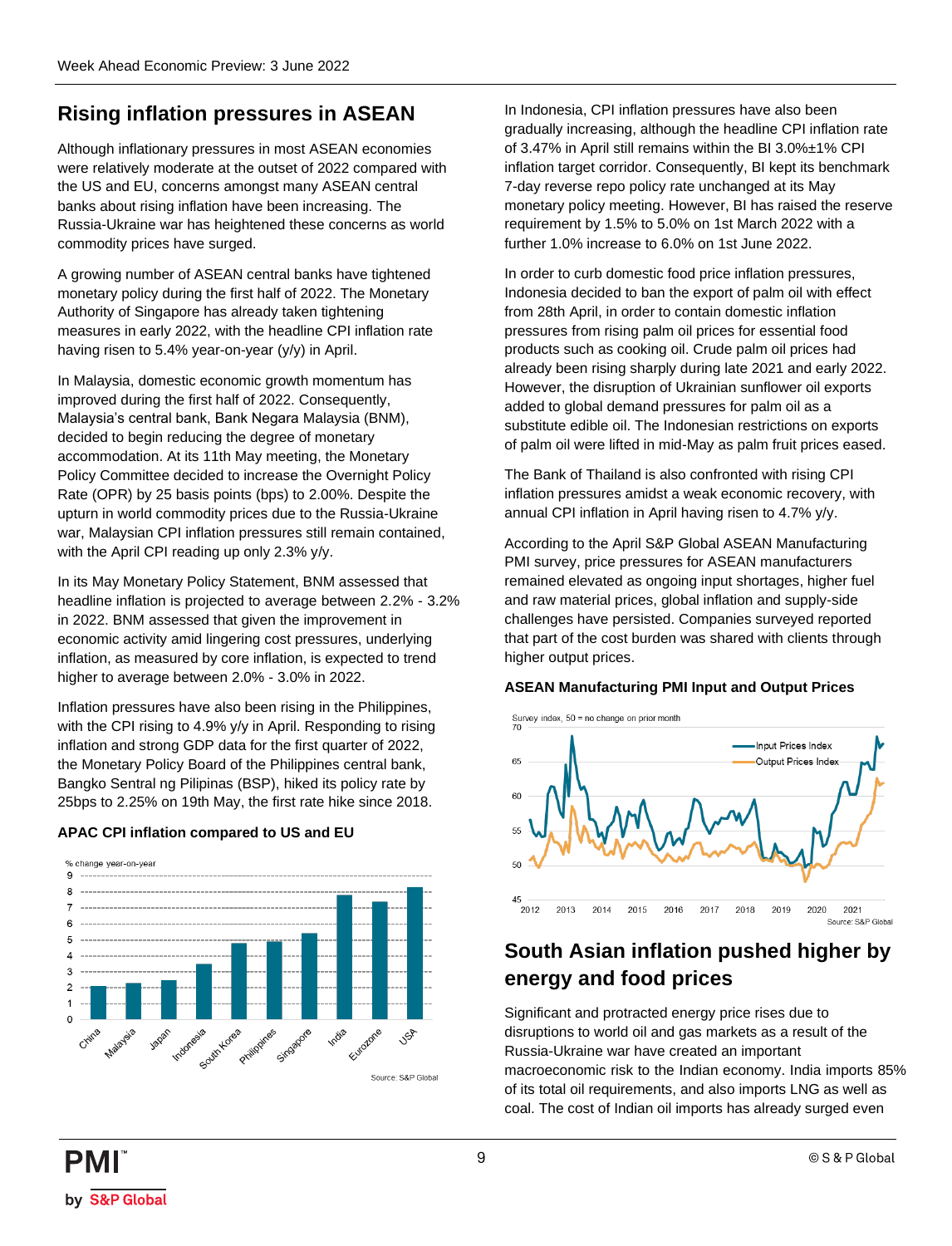prior to Russia's invasion of Ukraine. India's oil imports in the 2021-22 fiscal year reached USD 119.2 billion, almost doubling compared with USD 62.2 billion for the 2020-21 fiscal year.

Higher prices for energy and food commodity imports are driving up Indian input price and CPI inflation. India's CPI inflation rate has risen from 5.6% at the end of 2021 to 7.8% in April 2022, mainly reflecting higher oil and food prices. Food price inflation rose to 8.4% y/y in April, with vegetables prices up 15.4% y/y.

The S&P Global India Manufacturing PMI survey for May showed continued input price pressures in May, with companies reporting higher prices for electronic components, energy, freight, foodstuff, metals and textiles. Reflecting rising input cost pressures, output prices rose at their fastest pace since October 2013.

In response to rising inflation and improving growth momentum, the Monetary Policy Committee (MPC) of the Reserve Bank of India (RBI) tightened monetary policy by raising the policy repo rate by 40bps to 4.40% on 4th May, The MPC assessed that there were significant upside risks to the inflation trajectory set out in their April statement.

Elsewhere in South Asia, several fragile developing countries – Pakistan and Sri Lanka – that have weak external accounts, large external debt burdens and low foreign exchange reserves, are already experiencing social unrest, partly reflecting the impact of rising energy and food prices. In Sri Lanka, the Colombo CPI index rose by 39.1% y/y in May 2022, with food price inflation up 57.4% y/y. In addition to the severe impact of surging food price inflation, Sri Lanka is also facing food shortages due to the decision of their government to stop importing chemical fertilizers in 2021, which has hit crop yields.

### **Australia and New Zealand tighten monetary policy**

In Australia, the CPI inflation rate for the first quarter of 2022 rose to 5.1% y/y and was up 2.1% quarter-on-quarter (q/q). On 3rd May, the Board of the Reserve Bank of Australia (RBA) decided to tighten monetary policy by 25bps. In his Statement on the Monetary Policy Decision, RBA Governor Philip Lowe said that inflation has picked up significantly and by more than the RBA had expected. Governor Lowe stated that a 'further rise in inflation is expected in the near term, but as supply-side disruptions are resolved, inflation is expected to decline back towards the target range of 2% - 3%. The central forecast for 2022 is for headline inflation of around 6 per cent and underlying inflation of around 4¾ per cent.' The RBA inflation forecast is based on assumptions of further monetary tightening. An important factor in the RBA

assessment of the outlook for inflation is that wages growth is picking up in a tight labour market, in comparison with relatively subdued wages pressures in 2021. In April 2022, the Australian unemployment rate fell to 3.9%, which was the lowest rate since August 1974.

The latest S&P Global Australian Manufacturing PMI for May showed that both input costs and output prices continued to rise at rates amongst the fastest in their respective survey histories. Higher raw material, energy and transportation costs were some of the items contributing to the increase in overall input costs

### **Australia Manufacturing PMI Input and Output Prices Chart**



In New Zealand, the CPI inflation rate reached a 30-year high of 6.9% in the first quarter of 2022. The Monetary Policy Committee (MPC) of the Reserve Bank of New Zealand – Te Pūtea Matua raised the Overnight Cash Rate by 25bps to 2.0% on the 25th May in response to rising inflation pressures. This followed a rate rise of 25bps at their April meeting, with the MPC agreeing to continue to raise the policy rate to a level that will bring CPI inflation to within the target range.

## **North Asia**

CPI inflation pressures in China have remained contained, with the CPI up 2.1% y/y in April. This remains well below the Chinese government's annual target for 2022 for CPI inflation to average around 3%. Producer price inflation has been rising at a more rapid rate over the past twelve months, though the rate of increase has moderated from 13.5% y/y in October 2021 to 8.0% y/y in April 2022.

By comparison, the Caixin China Manufacturing PMI survey for May indicated that output prices have started declining, dropping to its lowest since April 2020 due to weak market demand. Due to the sharp slowdown in economic activity during recent months due to pandemic-related restrictive measures, China's State Council has indicated that monetary and fiscal policy tools would be used to stimulate economic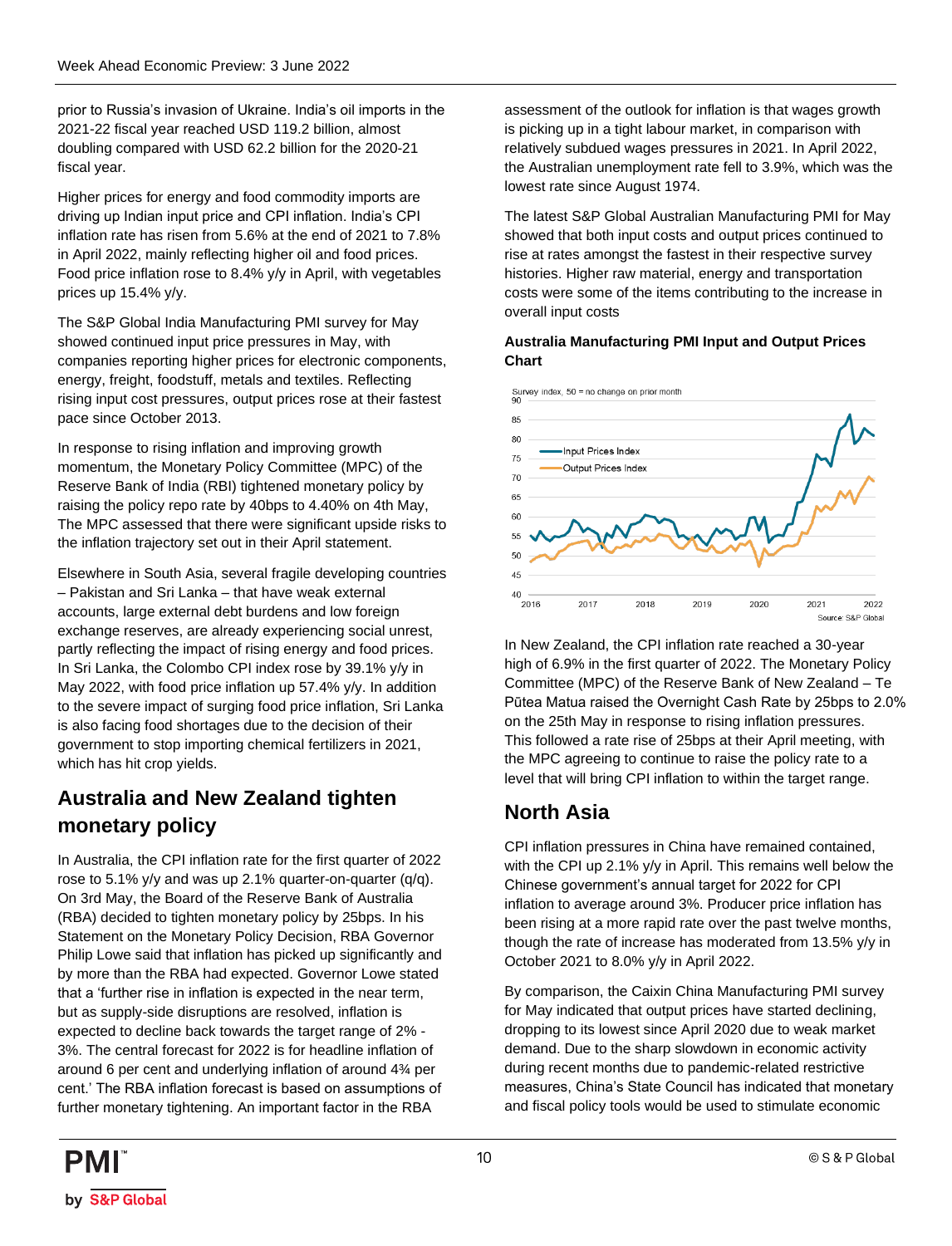growth. On 25th April, the People's Bank of China (PBOC) cut the reserve requirement ratio by 25bps for all banks, followed by a cut in the 5-year loan prime rate by 15bps from 4.6% to 4.45% on 20th May.

In Japan, CPI inflation has picked up to 2.5% y/y in April, with the core CPI at 2.1% y/y, the first time it has exceeded the Bank of Japan's target of 2.0% since March 2015. The Bank of Japan (BOJ) has stated that it will continue expanding the monetary base until the year-on-year rate of increase in the observed consumer price index (CPI, all items less fresh food) exceeds 2% and stays above the target in a stable manner. In its April 28th Statement on Monetary Policy, the BOJ also expects short- and long-term policy interest rates to remain at their present or lower levels.

The latest May survey data from the au Jibun Bank Japan Manufacturing PMI signalled further rises in average cost burdens among Japanese manufacturers. The rate of input price inflation was substantial and the fourth-quickest in the survey history. Firms continued to partially pass on costs to clients to protect margins, as output prices rose at a further marked rate.

### **Outlook**

Global transmission effects through higher prices for energy, metals and agricultural commodities are impacting APAC economies, pushing up inflation and increasing import costs, notably for Asian energy-importing nations. Supply chain disruptions have also pushed up prices for a range of key goods and services, including semiconductors, electrical items, autos and transport.

The near-term outlook is for further monetary policy tightening by many APAC central banks during the second half of 2022, reflecting the upturn in inflation pressures due to high global commodity prices and surging raw materials costs, as well as continuing supply chain disruptions.

There are still considerable downside risks to the global and APAC outlook from China's slowdown and rising global inflation pressures. The Russia-Ukraine war also remains an important downside risk, with potential for further dangerous escalation of the geopolitical confrontation between military powers in Europe.

**Rajiv Biswas** Asia-Pacific Chief Economist S&P Global Market Intelligence Singapore

[rajiv.biswas@spglobal.com](mailto:rajiv.biswas@spglobal.com)